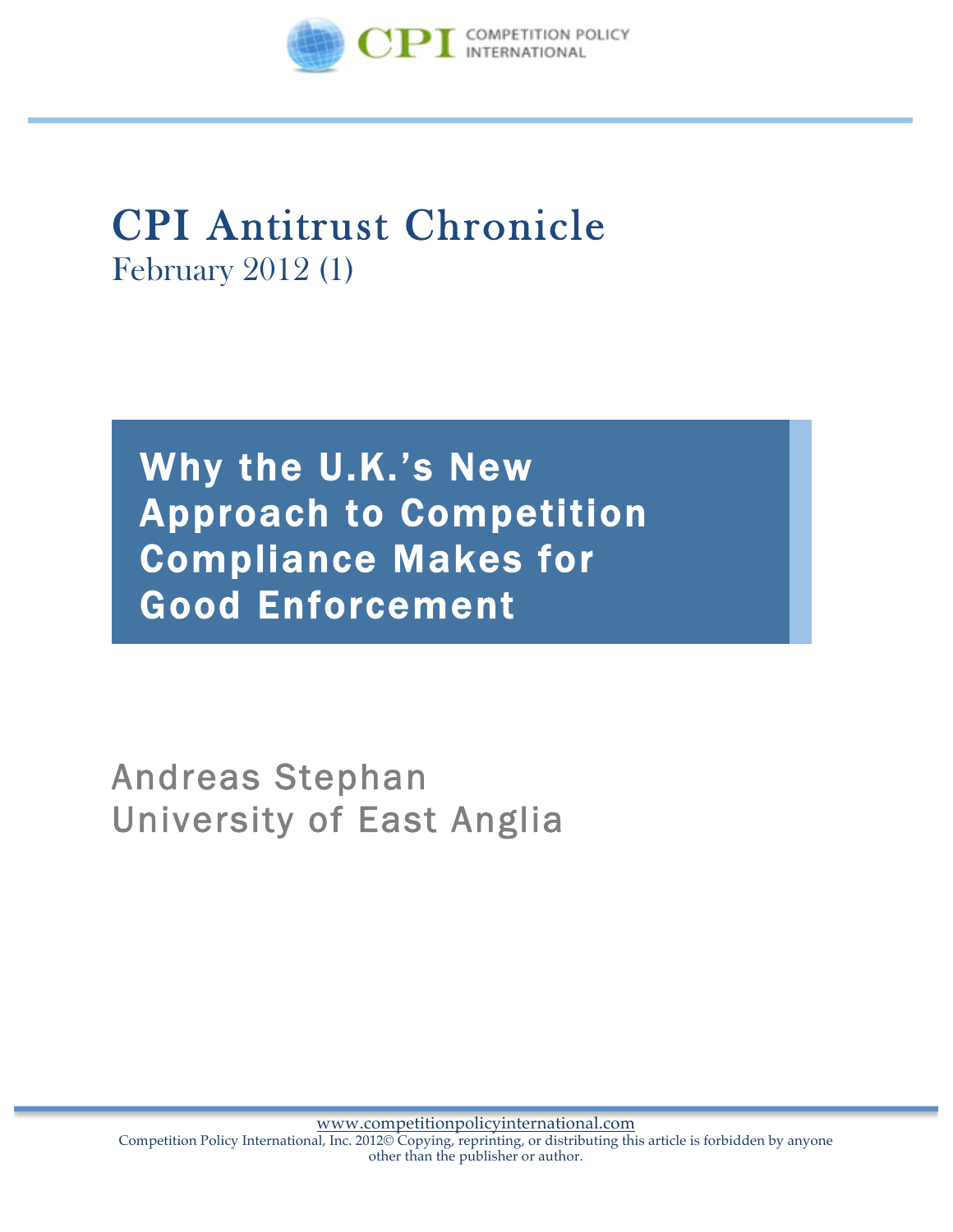## Why the U.K.'s New Approach to Competition Compliance Makes for Good Enforcement

## Andreas Stephan1

The U.K.'s competition law enforcement regime is still in its relative infancy. Anticompetitive conduct such as price-fixing has only been effectively investigated and punished for a little over a decade.2 In that time, the Office of Fair Trading ("OFT") has focused on a small number of relatively high profile domestic cases. Infringements with a multijurisdictional dimension are generally investigated by the European Commission. While enforcement practice by the OFT has closely followed that of the Commission (bound in many respects by the supremacy of EU law), the U.K. regulator has significantly diverged in its approach to business compliance.

Neither the European Commission nor the U.S. Department of Justice Antitrust Division ("DOJ") reward infringing firms for their compliance efforts. In fact, it was only recently that the Commission announced it would not consider the existence of a compliance program to constitute an *aggravating* factor when calculating fines.3 Previously, their position was "…it [was] not appropriate to take the existence of a compliance program into account as an attenuating circumstance for a cartel infringement, whether committed before or after the introduction of such a program.<sup>34</sup> The rationale for this approach appears to be that infringements represent failed compliance, and that rewarding "unsuccessful" compliance programs would be detrimental to enforcement and deterrence. Stiff sanctions, apparently, should be incentive enough for firms to prevent infringements and failure to do so deserves harsh punishment.

While there were some instances of the OFT rewarding firms which had made compliance efforts in the early days of the Competition Act 1998, <sup>5</sup> for some years its position on compliance appeared to harden in line with that of the Commission and DOJ. In its 2005 guidance on business compliance, it stated:

We will view very seriously the involvement of directors or senior management in any infringement and may treat such involvement as an aggravating factor when setting the level of financial penalty. For example, the mitigation in having a compliance programme in place may be offset where it is blatantly ignored at a very senior level. 6

 $\overline{a}$ 

<sup>&</sup>lt;sup>1</sup> Senior Lecturer, UEA Law School and ESRC Centre for Competition Policy, University of East Anglia. Norwich NR4 7TJ, UK. Email: a.stephan@uea.ac.uk. The support of the Economic and Social Research Council (UK) is gratefully acknowledged.

<sup>2</sup> Competition Act 1998 and Enterprise Act 2002.

<sup>3</sup> European Commission, *Compliance Matters: What companies can do better to respect EU competition rules*, 21 (November 2011)*.*

<sup>4</sup> COMP/E-23/38.359 *Electrical and mechanical carbon and graphite products* OJ [2004] L 125/45 at 3131.

<sup>5</sup> *Arriva and First Group* CA98/9/2002 at 66; *Hasbro UK Ltd.* CA98/18/2002 at 92.

<sup>6</sup> OFT, *How your business can achieve compliance*, OFT 424 (2005); *see also* OFT, *Enforcement,* OFT 407 (December 2004).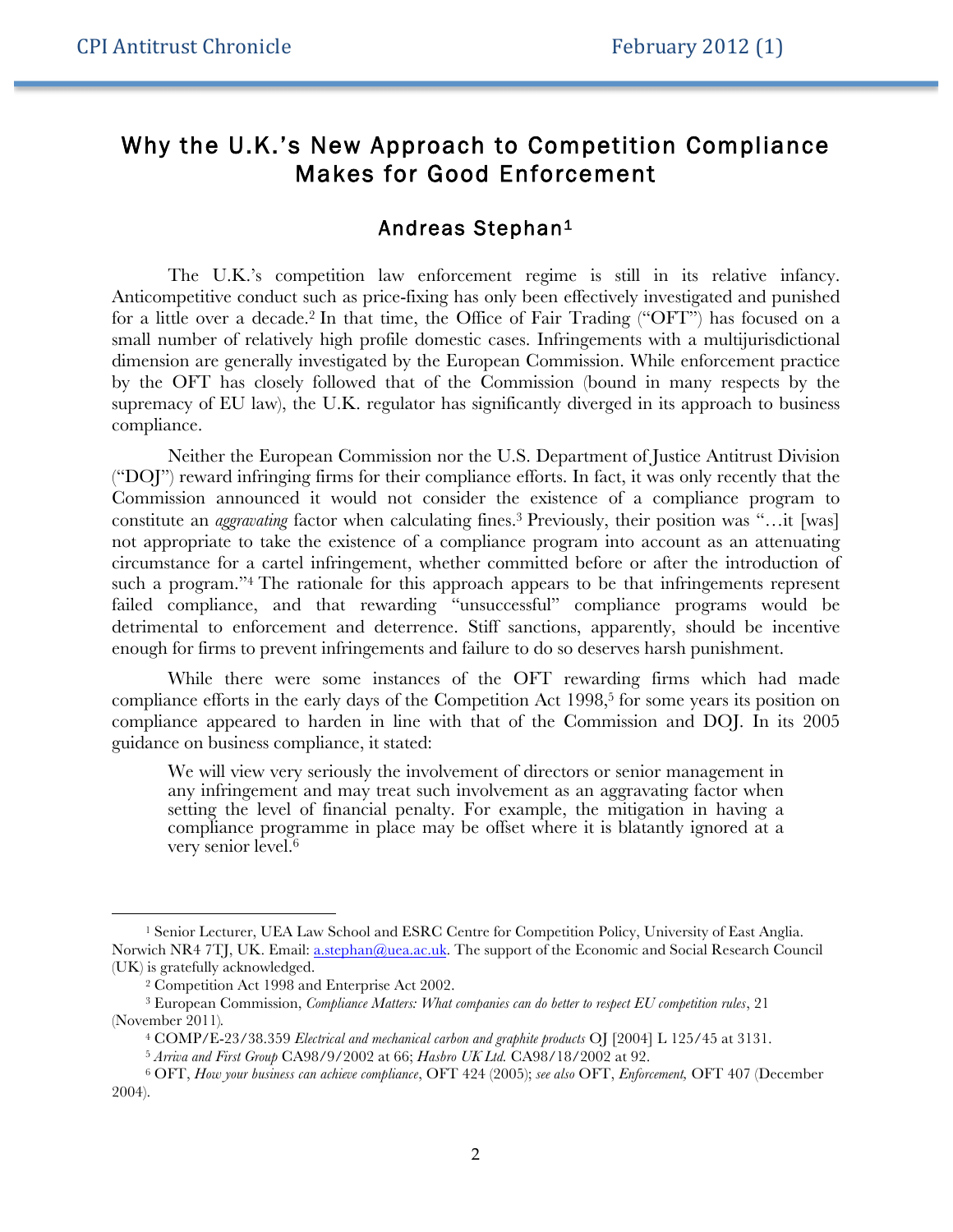$\ddot{ }$ 

This appeared to mirror the hardened approach in the United States where, in 2004, the sentencing guidelines were amended to prevent compliance from being treated as a mitigating factor where executives with price-setting power were involved.7 As the acts of price-fixing, market-sharing, and output restriction generally require the involvement of senior executives, 8 such a policy essentially closes the door to rewarding effective compliance efforts in cartel cases.

The U.S. and EU approaches are also characterized by very little engagement with the business community, by the competition authority, to promote enforcement. The first contact most firms are likely to have with the regulators is investigation and penalties.

The assertion that such a restrictive approach to compliance will be deterrenceenhancing, is flawed in a number of respects:

1. It wrongly assumes that infringements are committed by the firm as an institution rather than by individuals. It is right that corporate fines be used to vicariously hold businesses to account for the actions of their employers. Indeed, the threat of sanctions should go some way in motivating firms to adopt compliance measures. However, our holding the firm to account should not preclude a consideration of the circumstances surrounding the infringement within that firm, when calculating fines.

Infringements can be instigated in diverse and varying ways. In some cases it will be operated or promoted at a corporate level; in others, it will involve a very small number of determined employees acting outside the institutional framework of the firm. Empirically, we know that individual price-fixers can invest as much effort into hiding their illegal actions from the firm as they do in hiding from the competition authority.9 It would be unfair in such cases not to mitigate fines where the firm had made serious and comprehensive efforts to promote compliance. The discovery of an infringement does not mean a firm's compliance program is a failure. For example, it may have prevented other infringements or helped bring them to an end early.

2. Even if corporate fines in cartel cases were at levels considered to be optimal, they are unlikely to deter the most deliberate violations of competition law. These fines are typically imposed years after an infringement begins, or even ceases to operate, by which time the individuals responsible may have left the firm. The risk of corporate fines in the long run will be balanced against the prospect of quick profits in the short term through anticompetitive conduct.

Bonus schemes linked to the short-term performance of the firm will simply compound this problem. Many may even view price-fixing as a natural symptom of the free market, rather than something dishonest or immoral.<sup>10</sup> Business stakeholders taking part in an OFT study even argued that some highly entrepreneurial managers may feel that a competition law investigation demonstrates to their shareholders that they "are actively

<sup>7</sup> United States Sentencing Commission *Guidelines Manual* ("USSG"), §8C2.5 (September 2008). 8 A. Stephan, *See no evil: cartels and the limits of antitrust compliance programmes*, 31(8) COMPANY LAWYER 3-11 (2010). <sup>9</sup> *Id.*

<sup>&</sup>lt;sup>10</sup> Survey evidence suggests the majority of people in Britain recognize that price-fixing is harmful, but do not equate it to theft or fraud: A. Stephan, *Survey of Public Attitudes to Price-Fixing and Cartel Enforcement in Britain*, 5(1) COMP. L. REV. 123-145 (2008)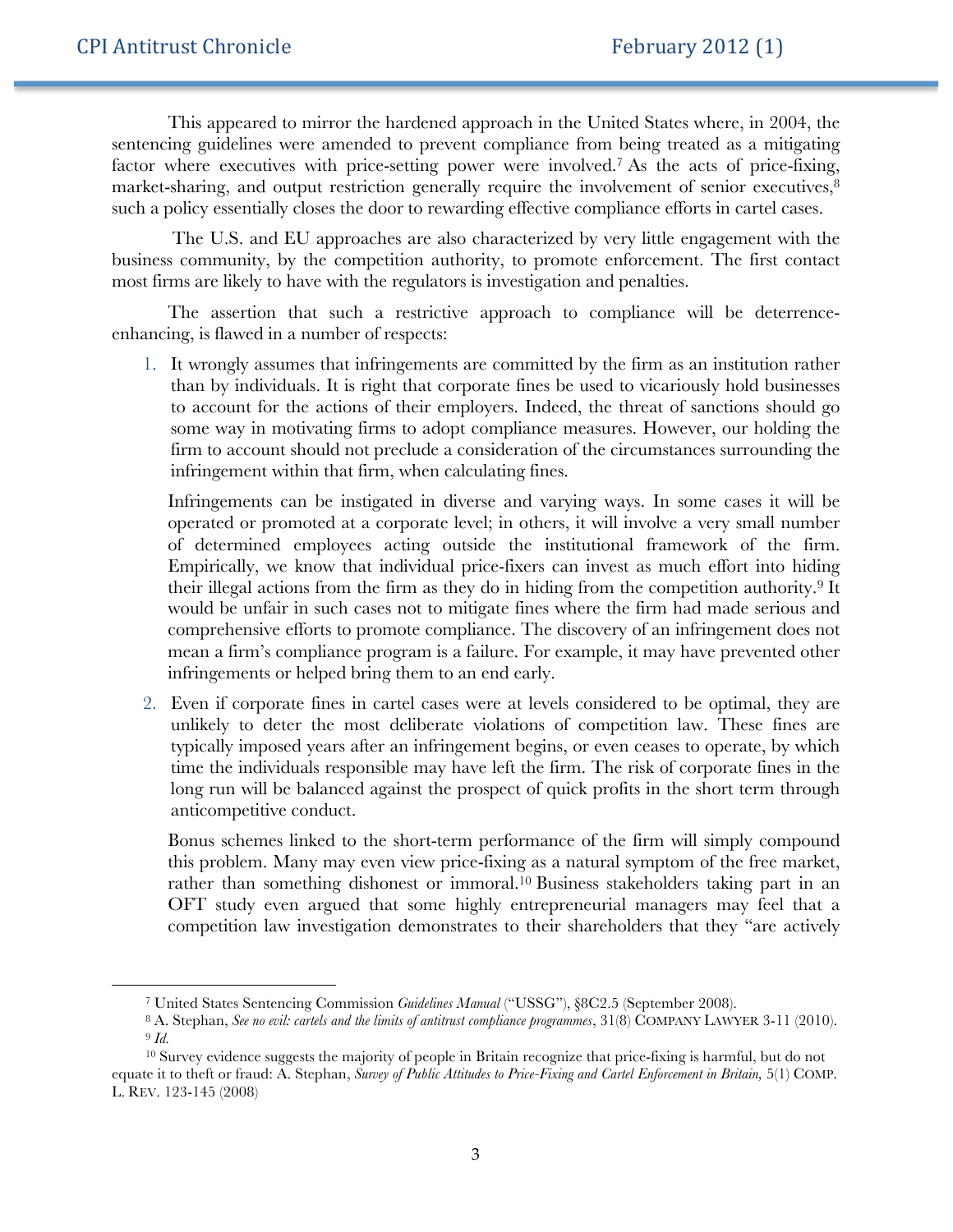pushing the boundaries."11 In any case, it is the business as a whole that bears the risk of punishment in Europe, not the individual. His or her willingness to engage in anticompetitive conduct is far more likely to be shaped by the prevailing culture within the firm, than by any estimation of the likely penalty or probability of detection.

3. Information about competition law enforcement and the size of fines will not necessarily disseminate far beyond the industries involved in an infringement decision. The OFT study found that compliance is partly driven by high sanctions and high profile cases.<sup>12</sup> Yet, 85 percent of large and 73 percent of small businesses questioned cited lack of knowledge of the law as the main driver of non-compliance.<sup>13</sup>

A study conducted before and after an investigation into bid-rigging in the U.K. construction industry found that the prohibited practices in many cases continued after the case was concluded. 80 percent of firms cited media coverage as their main source of information about the enforcement, and many were unaware of codes of conduct relating to competition that had very recently been adopted by their trade bodies.

In June 2011, following a public consultation, the OFT announced a fresh approach to competition law compliance. This approach incorporated two key features. First, new compliance guidance was published for business<sup>14</sup> and directors,<sup>15</sup> as well as simple advice in the forms of a *Quick Guide*, <sup>16</sup> *Four Step Compliance Wheel*, <sup>17</sup> and a compliance film. <sup>18</sup> Second, the OFT set out a willingness to grant a fine discount of up to 10 percent where appropriate compliance efforts are taken.

This new approach recognizes the importance of building a competition culture within the British economy, beyond simply enforcing the law. It demonstrates a pro-business commitment to helping and incentivizing firms to prevent infringements, rather than simply waiting to dish out punishment once an infringement has taken place. Contrary to the dominant view described at the beginning of this paper, encouraging compliance efforts should complement effective enforcement and deterrence. It will help widen understanding of the law and penalties, as helping to prevent infringements and bringing them to an end sooner.

The OFT's new approach should be welcomed as a good start, but there are outstanding issues which still need to be addressed in order for British firms to become more compliant with competition law:

1. The OFT needs to actively publicize and promote its compliance materials, to ensure information disseminates to parts of the economy so far unmoved by the threat of enforcement action.

 $\overline{a}$ 

<sup>&</sup>lt;sup>11</sup> OFT, *The impact of competition interventions on compliance and deterrence: Final Report, OFT 1391 at 4.7 (Dec. 2011).* <sup>12</sup> *Id.* at 1.19 and 1.16.

<sup>13</sup> *Id.* at 4.4.

<sup>&</sup>lt;sup>14</sup> OFT, *How your business can achieve compliance with competition law: guidance*, OFT1341 (June 2011).

<sup>15</sup> OFT, *Company directors and competition law: OFT,* OFT1340 (June 2011).

<sup>16</sup> OFT, *Quick Guide to Competition Law Compliance: Protecting business and consumers from anti-competitive behaviour,* OFT 1330 (June 2011).

<sup>17</sup> *Available at*: http://www.oft.gov.uk/shared\_oft/ca-and-cartels/competition-awarenesscompliance/staticwheel2.pdf.

<sup>18</sup> *Available at*: http://www.oft.gov.uk/OFTwork/competition-act-and-cartels/competition-lawcompliance/competition-compliance-film/.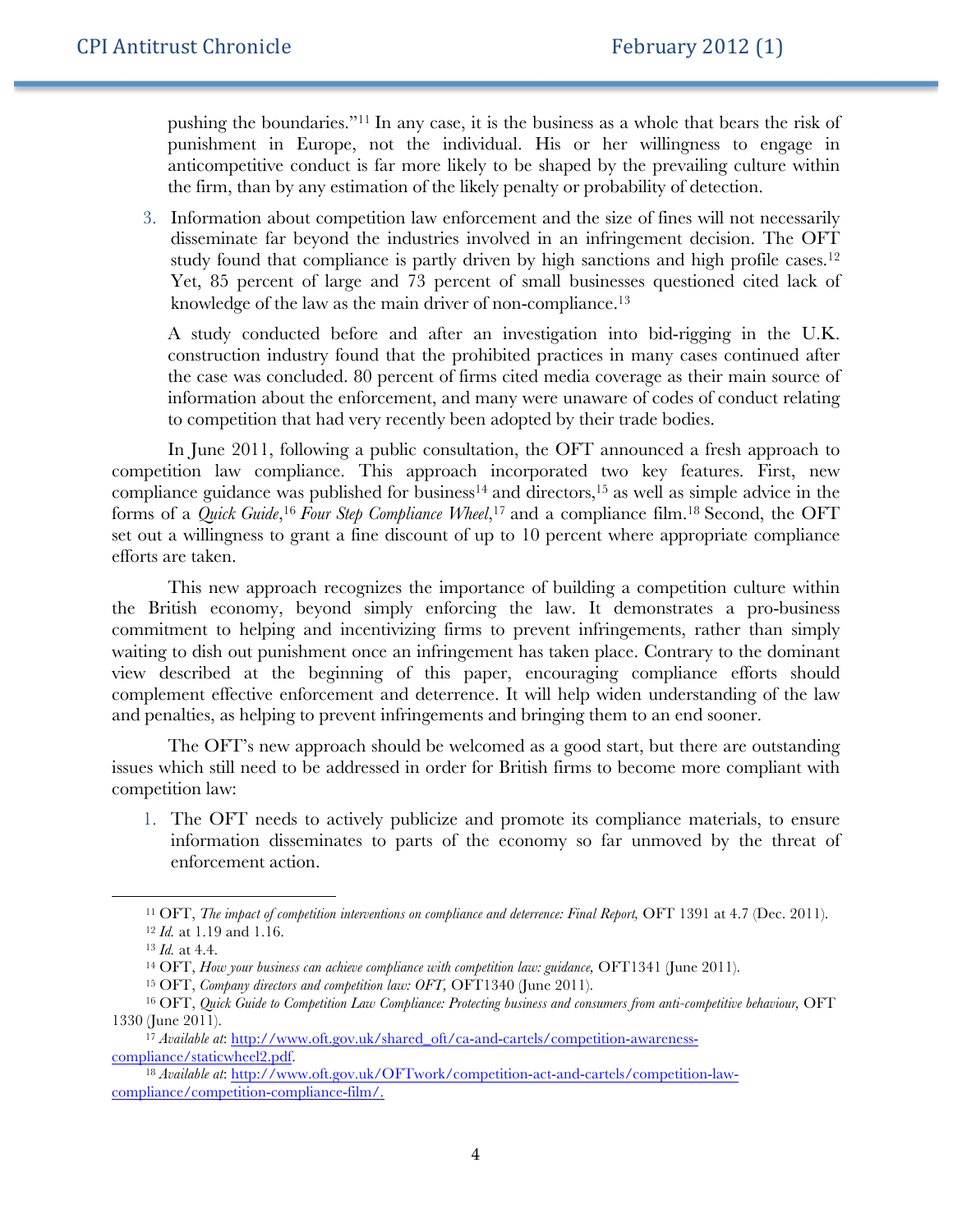- 2. Competition lawyers have indicated that not enough cases are being brought by the OFT for enforcement to be taken seriously.19 Even civil cartel cases against the firm have been infrequent in the United Kingdom, averaging less than one infringement decision a year.
- 3. There is a perception that senior management is often not committed to serious compliance.20 The 2007 Deloitte report on deterrence found that only 24 percent of companies with at least 1,000 employees had a dedicated competition compliance officer. <sup>21</sup> This is a measure that is considered of central importance to ensuring effective compliance, especially at the top level of the firm.22
- 4. The absence of a mixed approach to punishment risks highlighting a lack of risk for those thinking of infringing competition law. When British businesses were asked to rank factors that motivated compliance, they placed criminal penalties and disqualification at the top, followed by adverse publicity.23 Corporate fines were placed fourth. This reflects firms' ability to absorb even very high levels of antitrust fines with relative ease.

It is the threat of personal sanctions that most focuses the minds of employees undertaking compliance training. Unfortunately, criminal sanctions do not exist on the EU level and successful prosecutions on the national level have been far and few between.<sup>24</sup> Disqualification orders are a U.K. innovation and have so far remained unutilized because the OFT will not disqualify the directors of firms cooperating with an investigation in return for a leniency discount.25

- 5. There is a lack of compliance best practices. For example, innovative training methods, such as computer-enhanced learning, may be more effective than the traditional compliance manual.
- 6. Legal privilege in Europe doesn't adequately cover communications with in-house lawyers; currently many firms prefer to deal only with external counsel.
- 7. There is a question as to whether a 10 percent discount is adequate to incentivize compliance. The OFT should consider a more formalized appraisal of compliance programs, with the availability of a wider range of concessions to reflect the variance in compliance measures undertaken by different firms.

There is, therefore, still much to do in the United Kingdom to champion compliance so as to strengthen competition enforcement and deterrence. The OFT has taken the hardest steps in both recognizing the importance of compliance and acknowledging that the existence of an infringement should not render a firm's entire compliance program a failure. There are a limited number of competition authorities that are following a similar path, but it remains to be seen whether a progressive view of compliance becomes the norm in antitrust. It is certainly

 $\overline{a}$ 

<sup>19</sup> OFT 2011 Report (n. 11) at 4.6

<sup>20</sup> OFT 2011 Report (n. 11) at 4.4

<sup>21</sup> OFT, *The deterrent effect of competition enforcement by the OFT: A report prepared for the OFT by Deloitte,* OFT962 at 80 (Nov. 2007).

<sup>22</sup> E.g. J. Murphy, *Promoting Compliance with Competition Law: Do Compliance and Ethics Programs Have a Role to Play?*, OECD DAF/COMP(2011)5, (Oct. 7, 2011).

<sup>23</sup> Deloitte Report *supra* note 21, f.n. 3.

<sup>24</sup> *See* A. Stephan, *How Dishonesty Killed the Cartel Offence,* 2(6) CRIMINAL L. REV., 446-455 (2011).

<sup>&</sup>lt;sup>25</sup> See A. Stephan, *Disqualification Orders for Directors Involved in Cartels*, 2(6) JOURNAL OF EUROPEAN COMPETITION LAW & PRACTICE: 529-536 (2011).